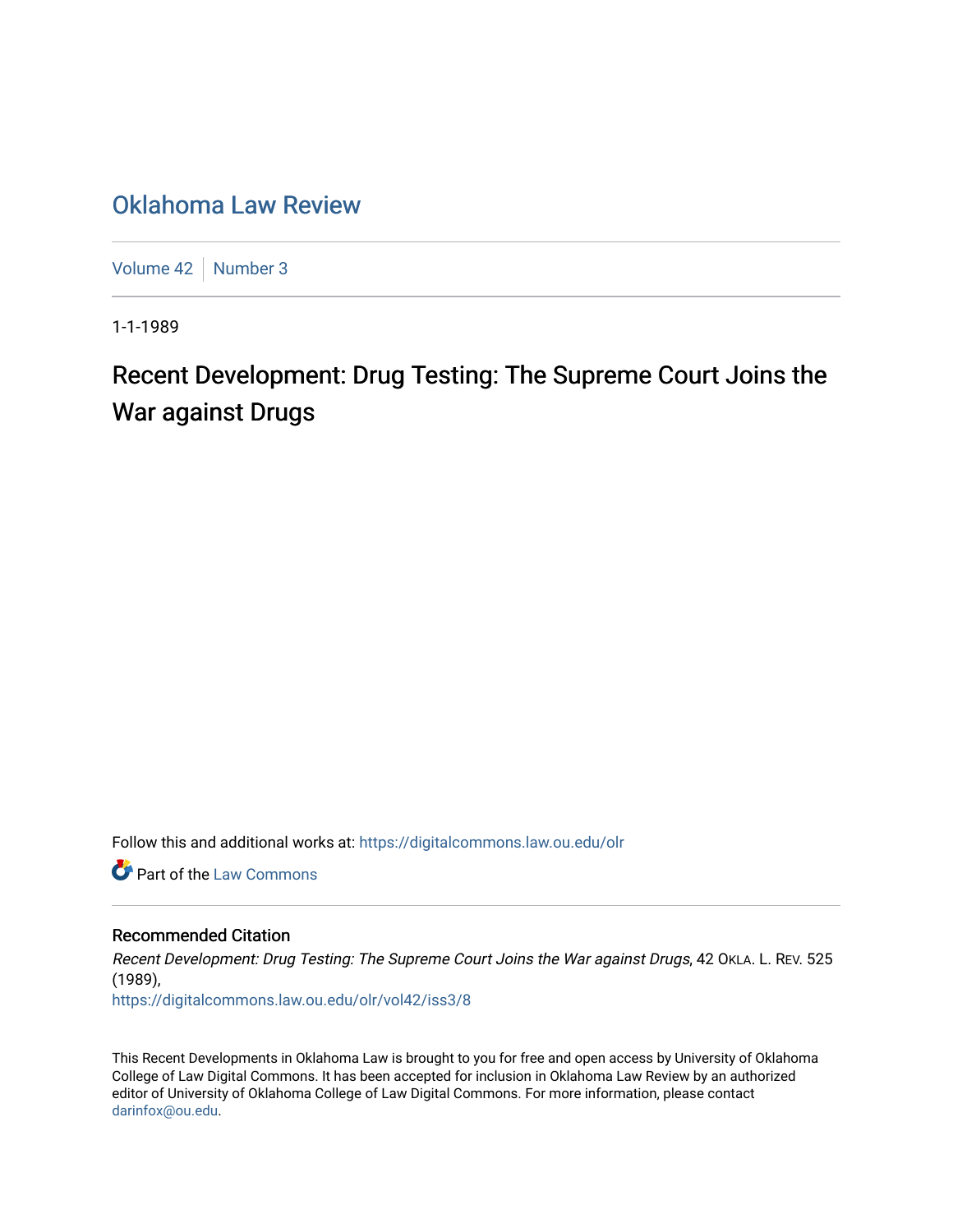### RECENT DEVELOPMENT

#### *DRUG TESTING:* The Supreme Court Joins the War Against Drugs

In two cases decided the same day, the United States Supreme Court joined the Bush administration in its war against drugs.' Because the court decided both cases under the same precedent, only the first decision, *Skinner v. Railway Labor Executives' Association,* will be addressed.

Respondents, The Railway Labor Executives Association ("Railway"), brought the first suit in the United States District Court for the Northern District of California. Railway sought to enjoin, on various statutory and constitutional grounds, the Federal Railroad Administration's ("FRA") enactment of drug testing regulations.<sup>2</sup>

The injunction centered around the Federal Railroad Safety Act of 1970 which authorizes the Secretary of Transportation to promulgate any necessary rules or regulations for all areas of railroad safety.<sup>3</sup> Finding that alcohol and drug abuse by railroad employees posed a serious threat to safety, the FRA prescribed regulations that mandated blood and urine tests for employees who are involved in certain train accidents. The FRA also adopted regulations that do not require, but do authorize, railroads to administer breath and urine tests to employees who violate particular safety rules. The issue in this case was whether these regulations violate the fourth amendment.

Of interest to this case were subparts C and D of the new regulations. <sup>4</sup> Subpart C, the mandatory section, is titled "Post Accident Toxicological Testing." Subpart C provides that railroads shall assure that all covered employees of the railroad directly involved in a "major train accident," defined as any train accident that involves **(1)** a fatality, (2) the release of hazardous material accompanied by an evacuation or a reportable injury, or (3) damage to railroad property of \$500,000 or more, provide blood and urine samples for testing by the FRA.5 The regulations also require the railroad to collect blood and urine samples for testing after an "impact accident," defined as a collision that results in a reportable injury, or in damage to railroad property of \$50,000 or more.<sup>6</sup> The railroad is also

4. Subpart C is set forth at 49 C.F.R. *§§* 219.201-.213 (1988); subpart D is found at 49 C.F.R. *§§* 219.301-.309 (1988).

*5.* 49 C.F.R. *§§* 219.201, 219.203 (1988).

6. Id.

**<sup>1.</sup>** Skinner v. Railway Labor Executives' Ass'n, **109 S.** Ct. 1402 (1989); National Treasury Employees Union v. Von Rab, **109 S.** Ct. 1384 (1989).

<sup>2.</sup> At issue were various regulatory provisions now embodied in 49 C.F.R. *§§* 219.1-.505 (1988).

<sup>3.</sup> Skinner, *109* **S.** Ct. at 1407; The Federal Railroad Safety Act of **1970,** 45 U.S.C. *§* 431.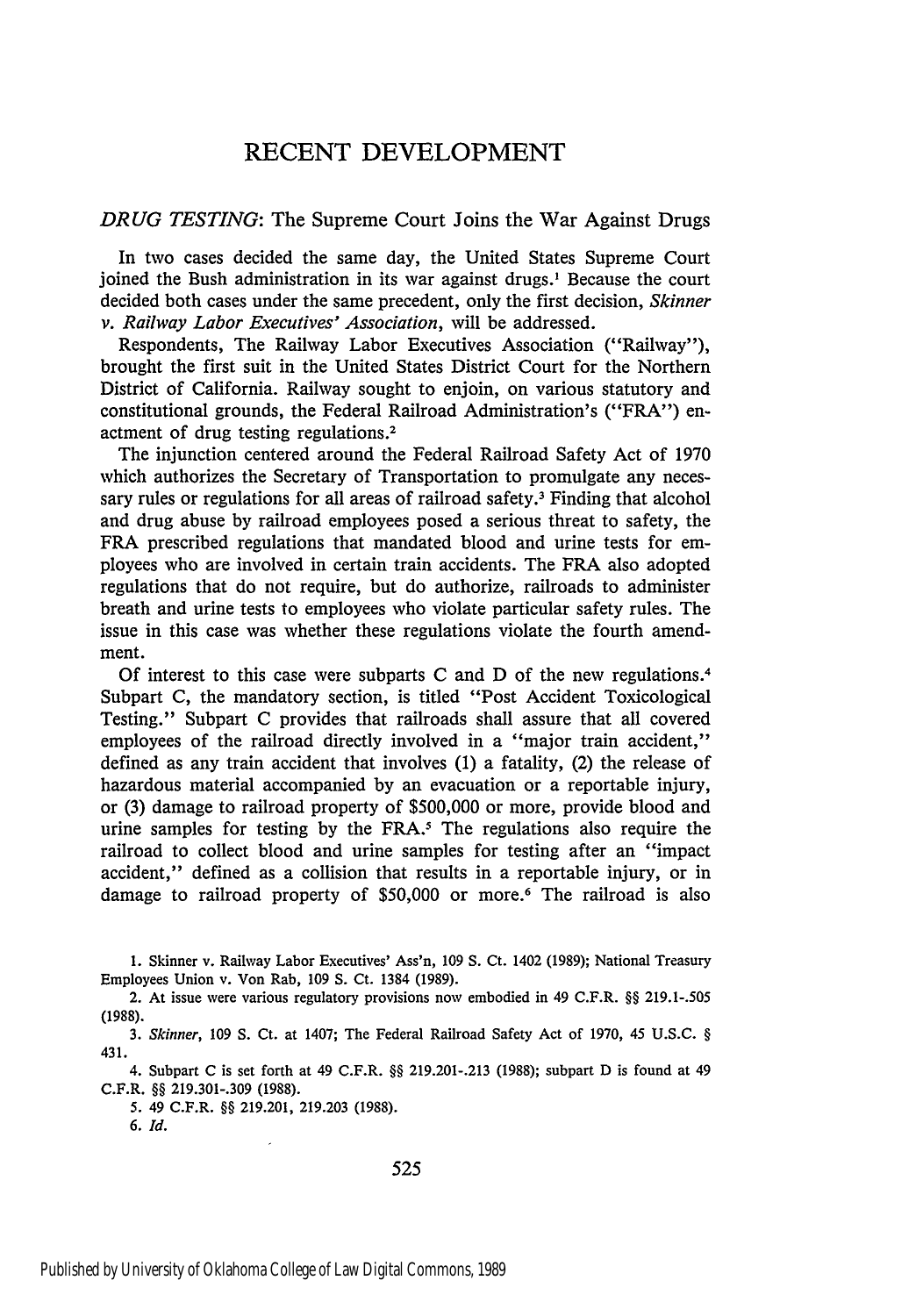obligated to test after "any train accident that involves a fatality to any on-duty railroad employee."'

After the accident, the railroad must transport all crew members and other covered employees directly involved in the accident to an independent medical facility where each employee must provide blood and urine samples.8 The regulations also require that the FRA notify tested employees of the test results and afford them an opportunity to respond in writing before the issuance of any final investigative report.9 Employees who refuse to provide the blood or urine samples are not allowed to perform covered services for nine months, but they are entitled to a hearing concerning their refusal to take the test.10

The regulations of subpart D, the permissive section, are titled "Authorization to Test for Cause." This section authorizes railroads to require covered employees to submit to breath or urine tests in certain circumstances not addressed by subpart C. The railroad may order the test (1) after a reportable accident where a supervisor has a reasonable suspicion that an employee's acts or omissions contributed to the occurrence or severity of the accident, or (2) in the event of certain specific rule violations including noncompliance with a signal and excessive speeding.<sup>11</sup> The railroad may also require breath tests where a supervisor has a reasonable suspicion that an employee is under the influence of alcohol.<sup>12</sup>

In a 7-2 decision, with Justice Marshall and Justice Brennan dissenting, the United States Supreme Court reversed the decision of the Ninth Circuit and held that the alcohol and drug tests contemplated by subparts C and D of the FRA's regulations are reasonable within the meaning of the fourth amendment.<sup>13</sup> Before the Court rendered its decision, it had to determine whether the tests were performed by a government actor and then whether the tests amounted to searches and seizures.<sup>14</sup>

The Court first reasoned that the fourth amendment does not apply to a search or seizure by a private party at the party's own initiative.<sup>15</sup> However, the fourth amendment does protect against such intrusions if the private party acted as an instrument or agent of the government.<sup>16</sup> The Court concluded that the tests conducted by private railroads in reliance on subpart D are not primarily the result of private initiative because it was the government that removed all legal barriers to the subpart D testing and

7. 49 C.F.R. § 219.201(a) (1988). 8. 49 C.F.R. § 219.203 (1988).

- 9. 49 C.F.R. § 219.211(a)(2) (1988).
- 10. 49 C.F.R. § 219.213 (1988).
- 11. 49 C.F.R. § 219.301 (1988).

12. **Id.**

13. **Id.** at 1422.

14. *Id.* at 1411. The fourth amendment guarantees the privacy, dignity, and security of persons against certain arbitrary and invasive acts by officers of the government or those acting at their discretion. U.S. **CONST.** amend. IV.

15. Skinner, 109 S. Ct. at 1411.

16. Id.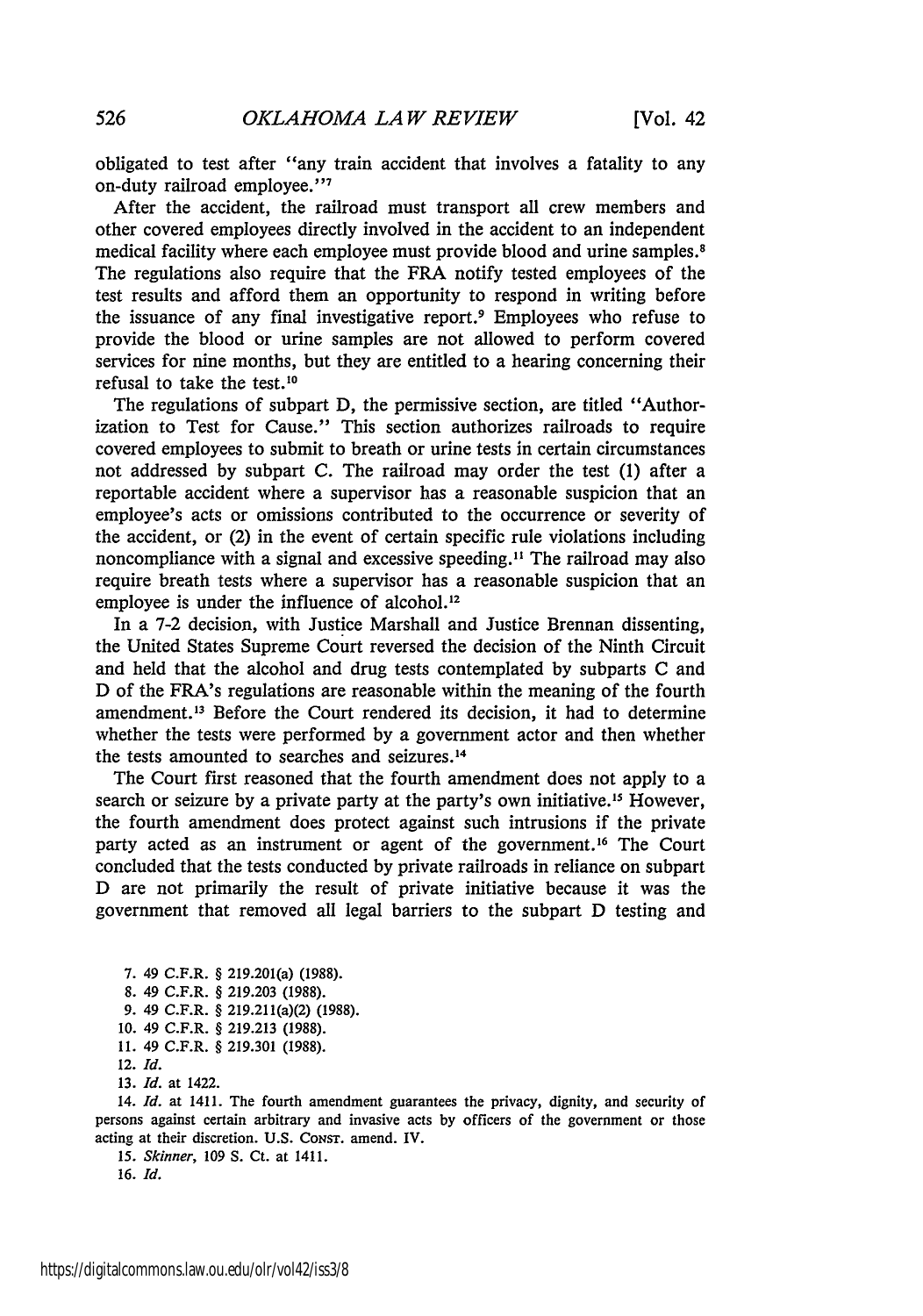made plain its strong preference for testing.<sup>17</sup> In addition, the Court emphasized that the government mandated that the railroads not bargain away the authority to perform the tests granted by subpart D.<sup>18</sup> According to the Court, these are "clear indices of the government's encouragement, endorsement, and participation, and suffice to implicate the Fourth Amendment."<sup>19</sup>

The Court next held that the testing procedures amounted to searches and seizures under the fourth amendment.<sup>20</sup> The Court stated that it has long recognized that a compelled intrusion into the body for blood is a fourth amendment search.<sup>21</sup> The Court concluded that "it is obvious that this physical intrusion, penetrating beneath the skin, infringes an expectation of privacy that society is prepared to recognize as reasonable."<sup>22</sup> The Court also held that the later chemical analysis of the blood sample is a further invasion of the employee's privacy interest.<sup>23</sup> Likewise, the Court found the urine tests to be searches under the fourth amendment.<sup>24</sup>

But finding that the fourth amendment was applicable to the regulations was only the beginning of the Court's inquiry. The Court stated that the "Fourth Amendment does not proscribe all searches and seizures, but only those that are unreasonable,"<sup>25</sup> and that what is reasonable will depend on all the circumstances surrounding the search and the nature of the search itself.26 Accordingly, the Court concluded that "the permissibility of a particular practice is judged by balancing its intrusion on the individual's Fourth Amendment interest against its promotion of legitimate governmental interests."27

In examining its past criminal cases wherein the balance was struck in favor of the procedures described by the warrant clause of the fourth amendment, the Court indicated that it has recognized exceptions to this rule when special needs beyond the normal need for law enforcement make the warrant and probable cause requirement impracticable.<sup>28</sup> Thus, the Court first held that the government's interest in regulating the conduct of railroad employees to insure safety presents a special need beyond normal law enforcement that may justify departure from the usual warrant and probable

**17.** Id. 18. **Id. 19. Id.** 20. **Id.** at 1412.

21. **Id.**

22. Id.

23. *Id.* The same is also true of the breath testing procedures required under subpart D of the regulations. **Id.**

24. **Id.** at 1413.

25. *Id.* at 1414.

**26.** *Id.*

**27. Id.**

28. *Id.* Except in certain well-defined circumstances, a search or seizure in such a case is not reasonable unless it is accomplished pursuant to a judicial warrant issued upon probable cause. **Id.**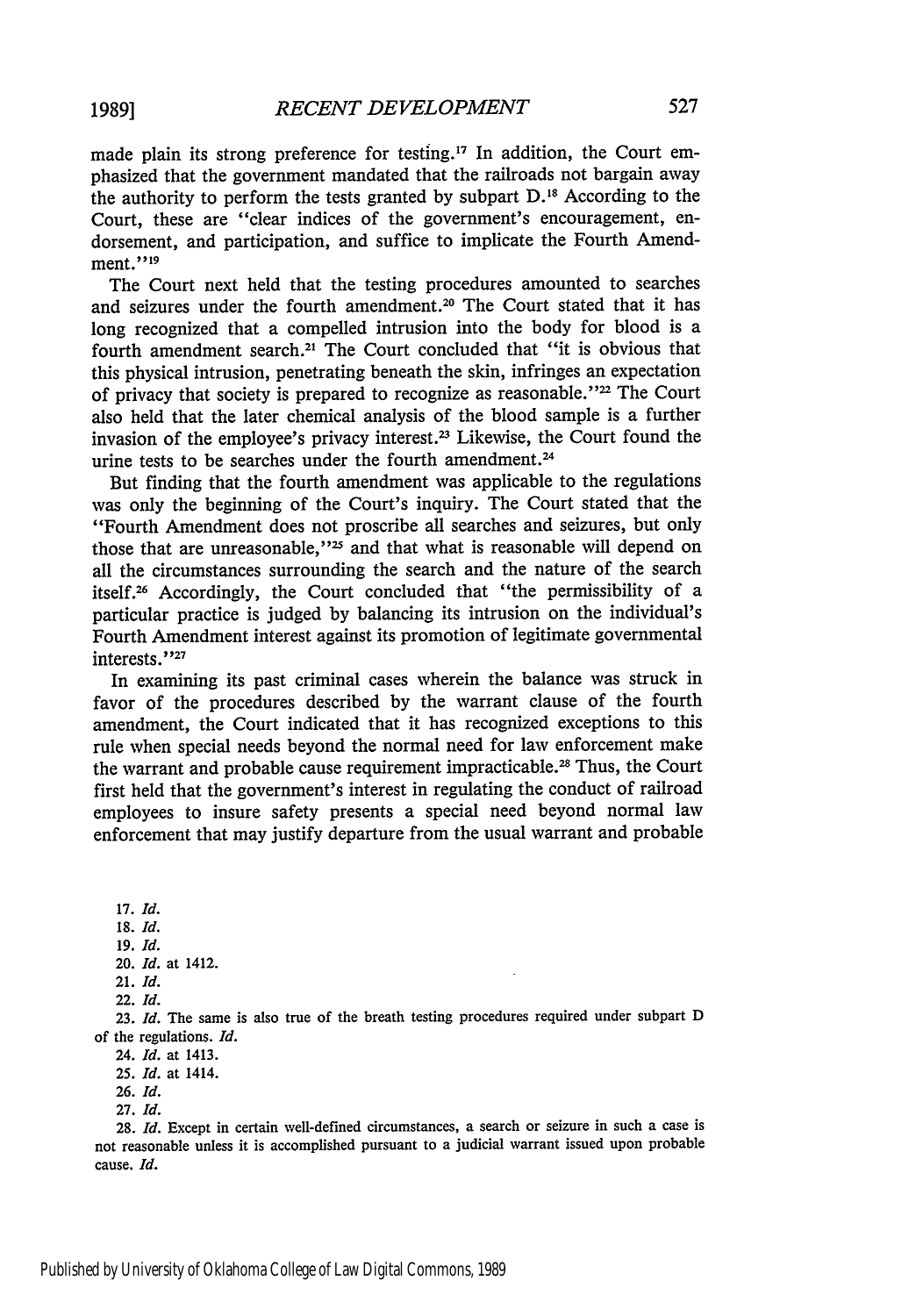cause requirements. 29 The Court stated that this act covers only employees engaged in safety sensitive tasks presenting a need beyond normal law enforcement.30

Next, the Court reasoned that the only purpose of a warrant is to assure the citizen that the intrusion is authorized by law and that it is narrowly limited in its objectives and scope.<sup>31</sup> Likewise, the Court noted that a warrant also provides the detached scrutiny of a neutral magistrate, thus insuring an objective determination of whether an intrusion is justified in any given case.32 Nevertheless, the Court concluded that a warrant would do little to further these objectives in the case of the FRA drug testing because the circumstances justifying the testing and the permissible limits of the intrusions are narrowly and specifically defined in the regulations and are well known to covered employees.33 In addition, the Court found that under this drug testing scheme there were virtually no facts for a neutral magistrate to evaluate.<sup>34</sup>

The Court also reasoned that the government's interest in dispensing with the warrant requirement is at its strongest when, as here, "the burden of obtaining a warrant is likely to frustrate the governmental purpose behind the search.'35 The Court found that imposing strict warrant procedures upon railroad supervisors, who would otherwise have no reason to be familiar with such procedures, would simply be unreasonable.<sup>36</sup> Thus, the Court concluded that imposing a warrant requirement upon the drug testing procedures would add little to the assurances of certainty and regularity already afforded by the regulations, while at the same time, would hinder, and in many cases frustrate, the objectives of the government's testing program.<sup>37</sup> Therefore, the Court held that a warrant is not essential to render the intrusions of the FRA drug testing procedure reasonable under the fourth amendment. <sup>38</sup>

The Court next indicated that a warrantless search must be based on a probable cause to believe that the person to be searched has violated the

29. *Id.* The Court compared the government's interest in regulating the conduct of railroad employees to the government's interest in supervision of probationers or regulated industries, or its operation of a government office, school, or prison. *Id.*

30. *Id.* The Court reasoned that the persons covered by these regulations include those engaged in handling orders concerning train movements, working on operating crews and engaged in the maintenance and repair of signal systems. *Id.*

- 31. *Id.* at 1415.
- 32. *Id.*
- 33. *Id.*
- 34. **Id.** at 1416.

35. **Id.** The Court recognized that alcohol and other drugs are eliminated from the blood stream at a constant rate and that the blood and breath samples taken to measure whether the substances were in the blood stream when a triggering event occurred must be obtained as soon as possible. *Id.* The Court reasoned that the delay necessary to procure a warrant could result in the destruction of valuable evidence. *Id.*

*36. Id.*

37. *Id.*

**38.** *Id.*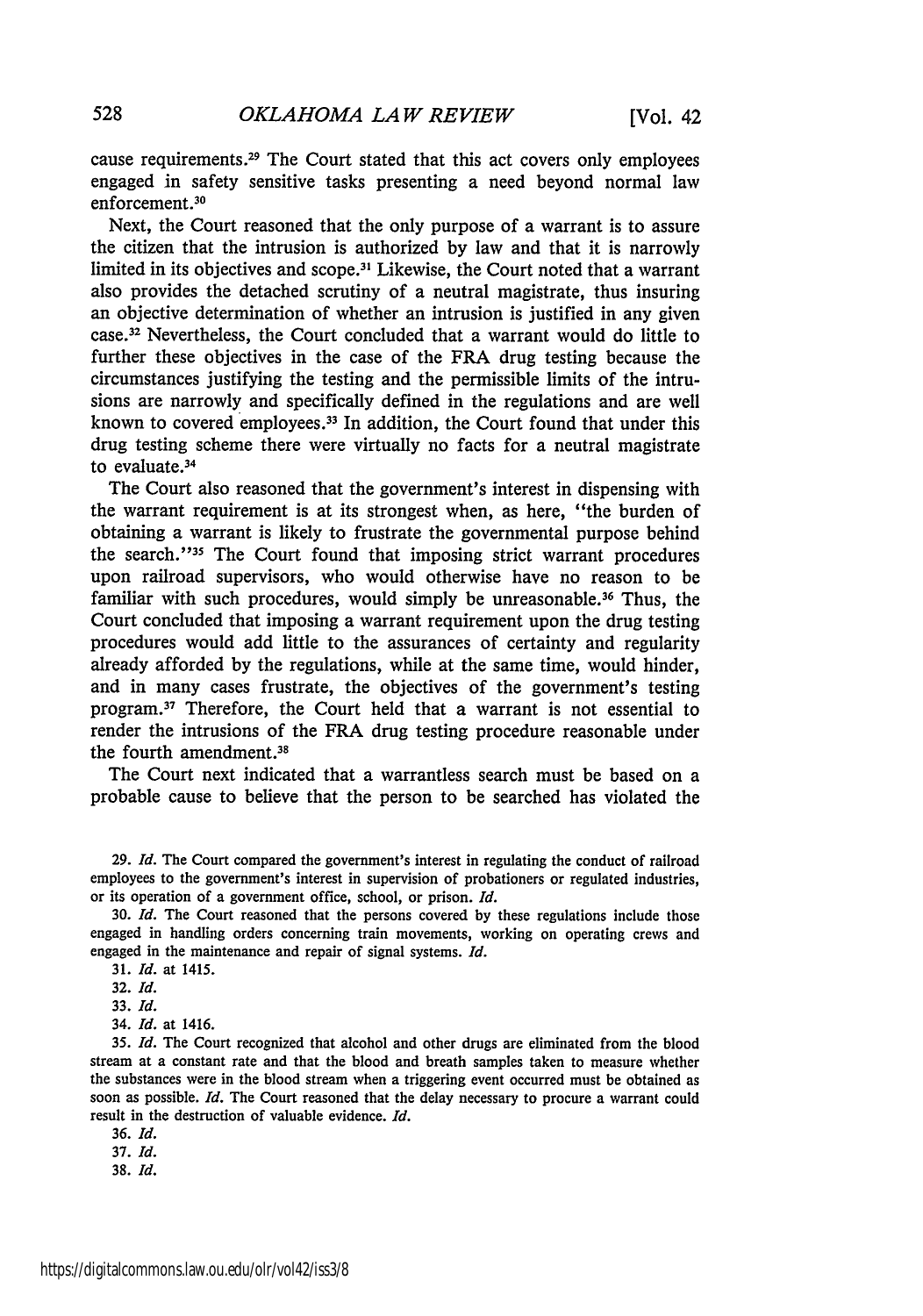law.<sup>39</sup> The Court, however, recognized that in limited circumstances, "where the privacy interests implicated by the search are minimal, and where an important governmental interest furthered by the intrusion would be placed in jeopardy by a requirement of individualized suspicion, a search may be reasonable despite the absence of such suspicion."<sup>40</sup> The Court held that the intrusions in this case do not require individualized suspicion.41

The Court found that the intrusions on privacy under the FRA testing program are very limited because an employee consents to significant restrictions on his freedom of movement by accepting railroad employment, and few railroad employees are free to come and go as they please during working hours.42 The Court recognized that privacy expectations of the covered employees are diminished because they participate in an industry that is pervasively regulated to insure safety.43 Therefore, the Court found that the testing procedures contemplated by subparts C and D pose only limited threats to the justifiable expectations of privacy of the covered employees.44

The dissent by Justice Marshall, with whom Justice Brennan joined, was concerned that this case marked a return to the World War II relocation camp cases.<sup>45</sup> The dissent reasoned that "[p]recisely because the need for action against the drug scourge is manifest, the need for vigilance against unconstitutional excess is great."<sup>46</sup>

The dissent read the past precedent of the Court differently than the majority, and found that a search may be conducted only pursuant to a warrant or under one of the recognized exceptions to the warrant requirement.47 The dissent concluded that the Supreme Court could only relax the probable cause standard where the government action clearly fell short of a full-scale search.<sup>48</sup> Furthermore, the dissent found that even if the testing program was analyzed under a multifactor balancing test rather than under the literal terms of the fourth amendment, the program would still be invalid. 49 The dissenting justices reasoned that the benefits of suspicionless

43. *Id.* at 1418. Safety is a goal dependent, in substantial part, on the health and fitness of the covered employees. *Id.*

44. *Id.* at 1419.

*45. Id.* at 1422 (citing Hirabayashi v. United, 320 **U.S.** 81 (1943); Korematsu v. United States, 323 U.S. 214 (1944)).

*46. Id.* History teaches that grave threats to liberty often come in times of urgency, when constitutional rights seem too extravagant to endure. *Id.*

47. *Id.* at 1424.

48. *Id.*

49. *Id.* at 1430.

**<sup>39.</sup>** *Id.* The Court has held that when the balance of interest precludes insistence on a showing of probable cause, the Court has usually required some quantum of individualized suspicion before concluding that a search is reasonable. *Id.*

<sup>40.</sup> *Id.* at 1417.

<sup>41.</sup> *Id.*

<sup>42.</sup> *Id.*